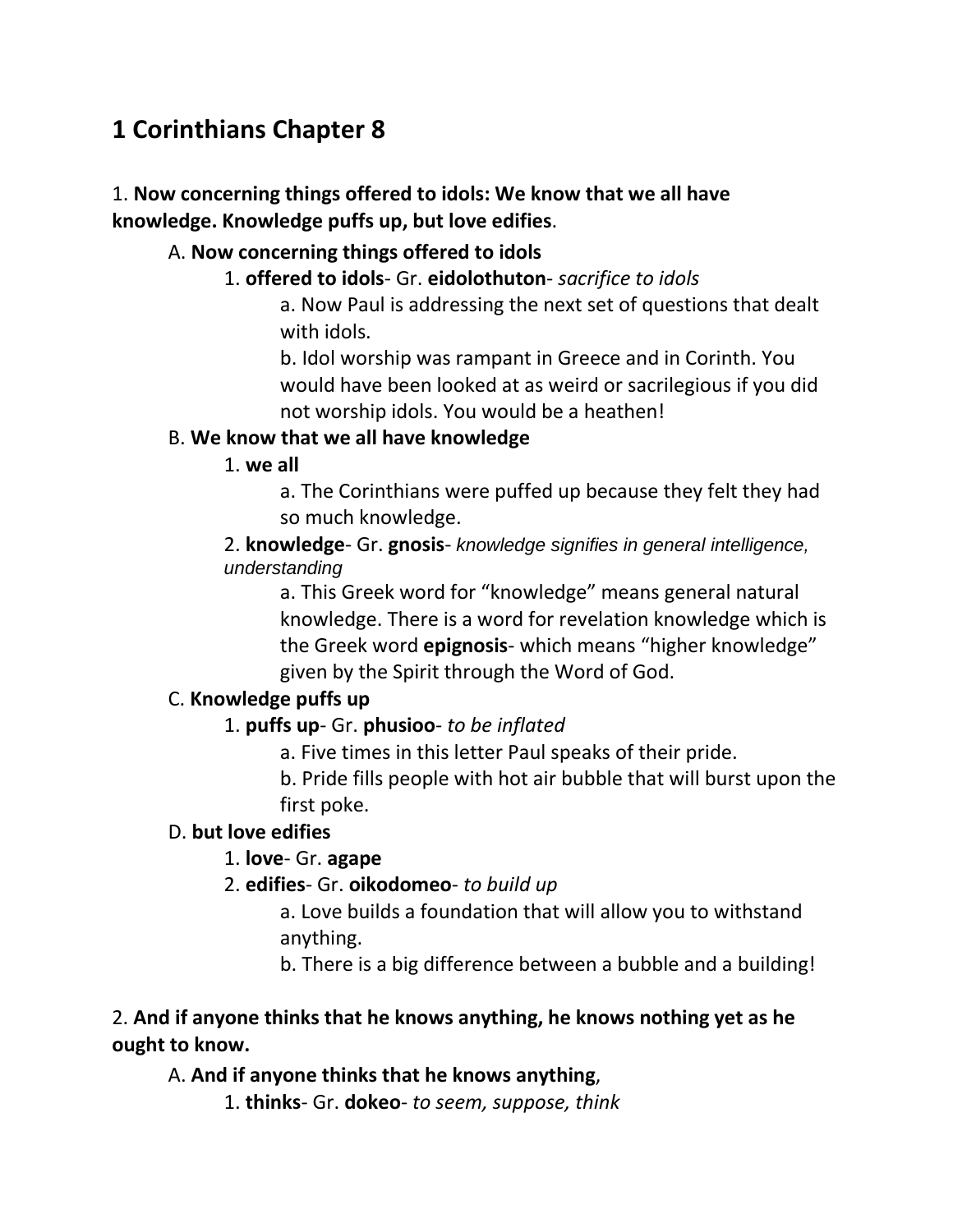### 2. **knows**- Gr. **eido**- *to see or perceive with the mind*

a. There is a difference between grasping a concept and experientially living it out.

b. There are many young Christians that have a head full of knowledge and very little practical experience. You should not put these into church leadership. 1 Tim. 3:6

c. Our head knowledge should make its way down to our feet by way of our heart. Sometimes that takes a while. Until it does then it has not fulfilled its purpose.

### B. **he knows nothing yet as he ought to know**

### 1. **knows**- Gr. **ginosko**- *to know by experience*

a. It is important to look at words in their original language. There are two different Greek words for "know" in this verse with different meanings. One know means to know- Gr. eidoby perception. The other know is to know – Gr. ginosko- by experience.

### 2. **nothing**- Gr. **oudeis**- *not one thing*

3. **ought-** Gr. **dei**- *as is necessary*

a. It is necessary for us to put the knowledge of God we possess into action and experience it for ourselves. This is necessary to grow as a Christian.

4. **know**- Gr. **ginosko**

### 3. **But if anyone loves God, this one is known by Him.**

### A. **But if anyone loves God**,

### 1. **loves**- Gr. **agapao**

a. We love God because He first loved us. 1 John 4:19

### B. **this one is known by Him**

### 1. **known**- Gr. **ginosko**

a. God does not just know about us, he knows us experientially by relationship.

b. Jesus knows His sheep. John 10:14

c. There will be many that Jesus says to them, "Depart from me, I **never knew** you." Matt. 7:23

4. **Therefore concerning the eating of things offered to idols, we know that an idol** *is* **nothing in the world, and that** *there is* **no other God but one.**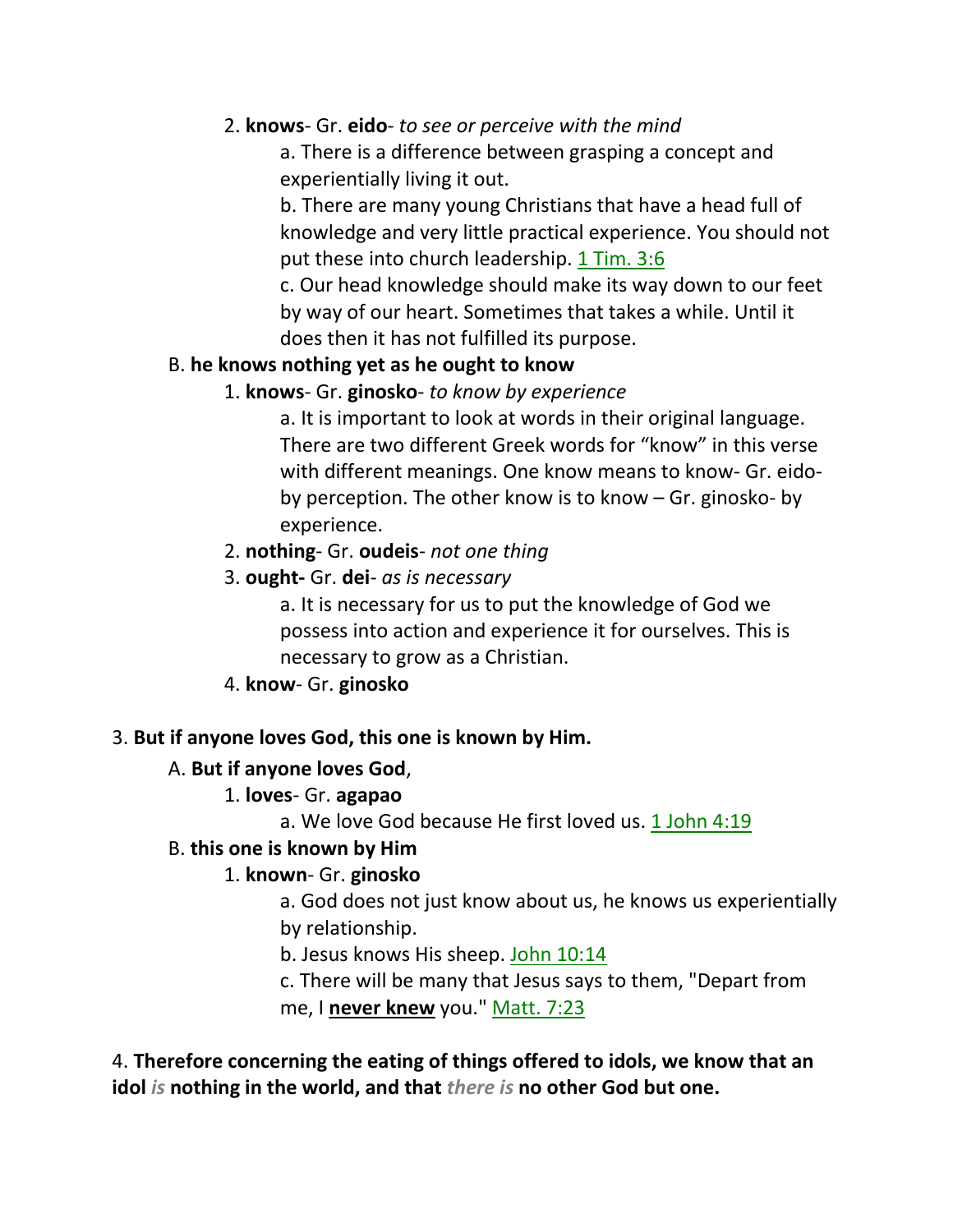### A. **Therefore concerning the eating of things offered to idols**,

### 1. **eating**- Gr. **brosis**- *eating of meat*

a. There were two sources of meat in the ancient world: the regular market (where the prices were higher) and the local temples (where meat from the sacrifices was always available and the prices were lower). The strong members of the church realized that idols could not contaminate food, so they saved money by purchasing the cheaper meat available from the temples. Furthermore, if unconverted friends invited them to a feast at which sacrificial meat was served, the strong Christians attended it whether at the temple or in the home. All of this offended the weaker Christians. Many of them had been saved out of pagan idolatry and they could not understand why their fellow believers would want to have anything to do with meat sacrificed to idols. There was a potential division in the church, so the leaders asked Paul for counsel. - Weirsbe b. Here we have the issue of eating meat sacrificed to idols. There was no scripture on this. Today we have many such issues. Should Christians go to movies? What ratings are acceptable? Should a Christian go to a party where there is dancing? What kind of dancing? Is a wedding ok if it has dancing? Can a Christian have a glass of wine in public? There are many such issues that the Word does not discuss as sin or such. We should follow the law of love in such matters and the leading of the Holy Spirit. We need to listen to our conscience and not violate it.

### B. **we know that an idol is nothing in the world**,

# 1. **idol-** Gr. **eidolon**- *image*

# 2. **world**- Gr. **kosmos**

a. An idol was nothing in this world. Gal. 4:8 It was just wood, stone, or metal. However, what was backing idol worship is spiritual and is influenced by demons. 1 Cor. 10:20-21

# C. **and that there is no other God but one**.

1. There is only one true God. The Greeks worshipped many gods. However, these were not gods but demons.

### 5. **For even if there are so-called gods, whether in heaven or on earth (as there**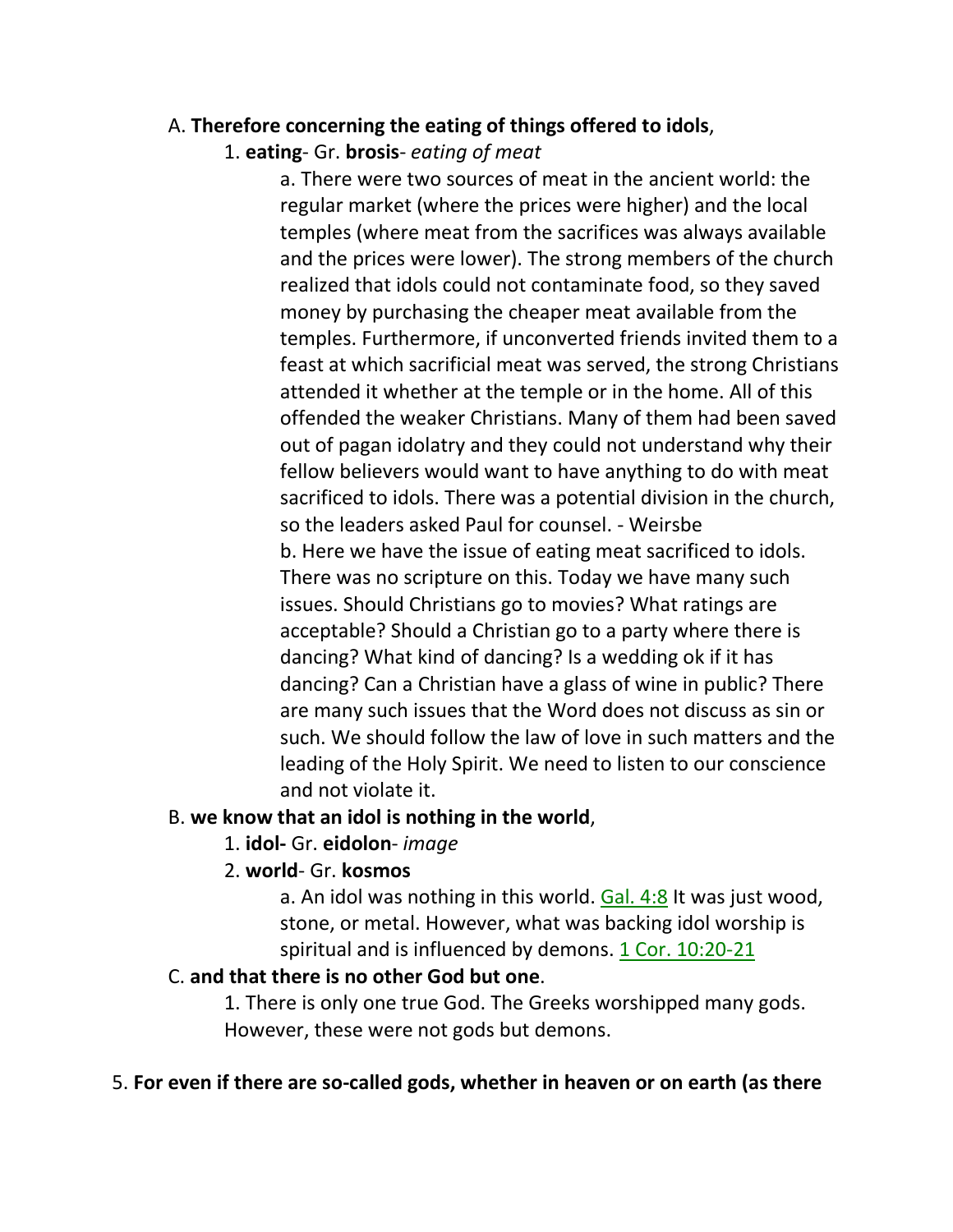### **are many gods and many lords),**

### A. **For even if there are so-called gods**,

- 1. **so-called** Gr. **lego**
- 2. **gods** Gr. **theos**

a. There were pagan deities such as Zeus that were worshipped by the Greeks. These were really no gods at all. They are mythical beings.

b. What about Biblical passages which some take to suggest there are other gods? For example, in  $J_0h$   $10:34$ , Jesus quotes Psa\_82:8-8, in saying *You are gods*. But the judges of Psalms 82 were called "gods" because in their office they determined the fate of other men. Also, in Exo\_21:6; Exo\_22:8-9, God calls earthly judges "gods." - Guzik

# B. **whether in heaven or on earth**

- 1. **heaven** Gr. **ouranos**
- 2. **earth** Gr. **ge**

# C. **as there are many gods and many lords**

1. **lords**- Gr. **kurios**

a. In some cultures that worship many gods you must make it clear that they must accept Jesus alone as their Lord and not just add them to the other myriad of gods and lords they worship.

6. **yet for us** *there is* **one God, the Father, of whom** *are* **all things, and we for Him; and one Lord Jesus Christ, through whom** *are* **all things, and through whom we** *live.*

### A. **yet for us there is one God,**

1. There is one God manifested in three persons- The Father, The Son, and the Holy Spirit

### B. **the Father,**

1. He is supreme in authority

# C. **of whom are all things,**

1. All things find it source in God the Father. Act\_17:28

2. Some people are trying to find their roots. We find our roots in God the Father.

### D. **and we for Him,**

1. We were made for God. Then why do we so often act like God is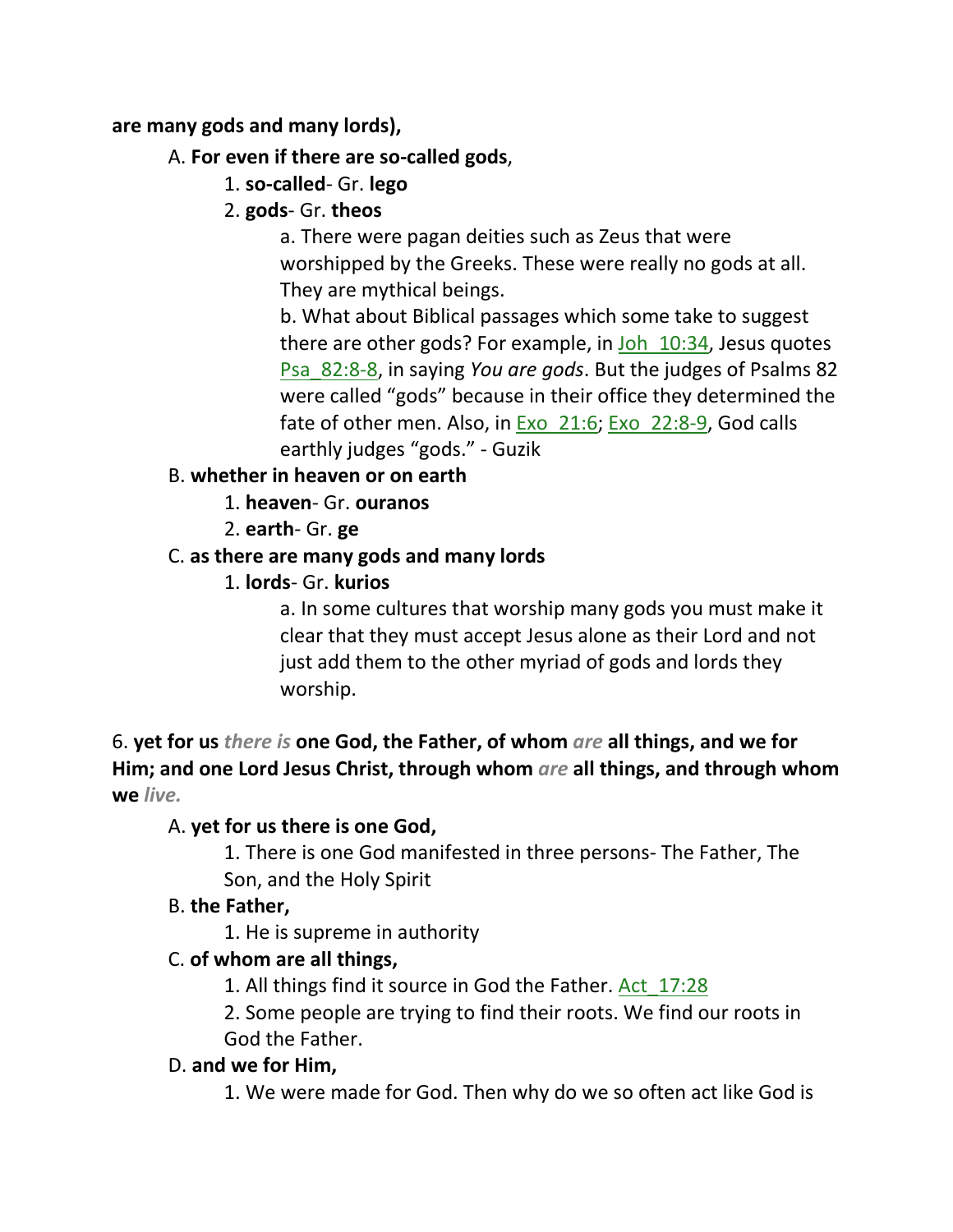### here for us?

# E. **and one Lord Jesus Christ,**

# 1. **Lord**- Gr. **kurios**

a. The Greek word **kurios** was used in the Greek translation of the Old Testament to render the divine name, **Yahweh**. Christians who used this as their Bible would be familiar with the term as equivalent to deity." - Guzik

b. Jesus Christ is the visible member of the Godhead.

# F. **through whom are all things,**

1. God the Father created all things through His Word- The Lord Jesus Christ. John 1:1-3, Eph\_3:9

# G. **through whom we live**

1. We have been given new life in Christ Jesus.

# 7. **However,** *there is* **not in everyone that knowledge; for some, with consciousness of the idol, until now eat** *it* **as a thing offered to an idol; and their conscience, being weak, is defiled.**

# A. **However,**

# B. **there is not in everyone that knowledge;**

# 1. **knowledge**- Gr. **gnosis**

a. It is sad but there will always be superstitious Christians. They were present in the early church and there are those with us today. These are the type that believe candy becomes evil on Halloween.

# C. **for some**,

# D. **with consciousness of the idol,**

- 1. **consciousness** Gr. **suneidesis** *to know together with*
- 2. **idol** Gr. **eidolon**

# E. **until now eat it as a thing offered to an idol,**

# 1. **eat**- Gr. **esthio**

# F. **and their conscience,**

# 1. **conscience**- Gr. **suneidesis**- *to know together with*

a. The conscience is a by-product of man eating from the knowledge of good and evil. Before the fall man did not have a conscience of good and evil. They only received their information from God Himself on what was right and wrong. b. The conscience is trained by knowledge. The more accurate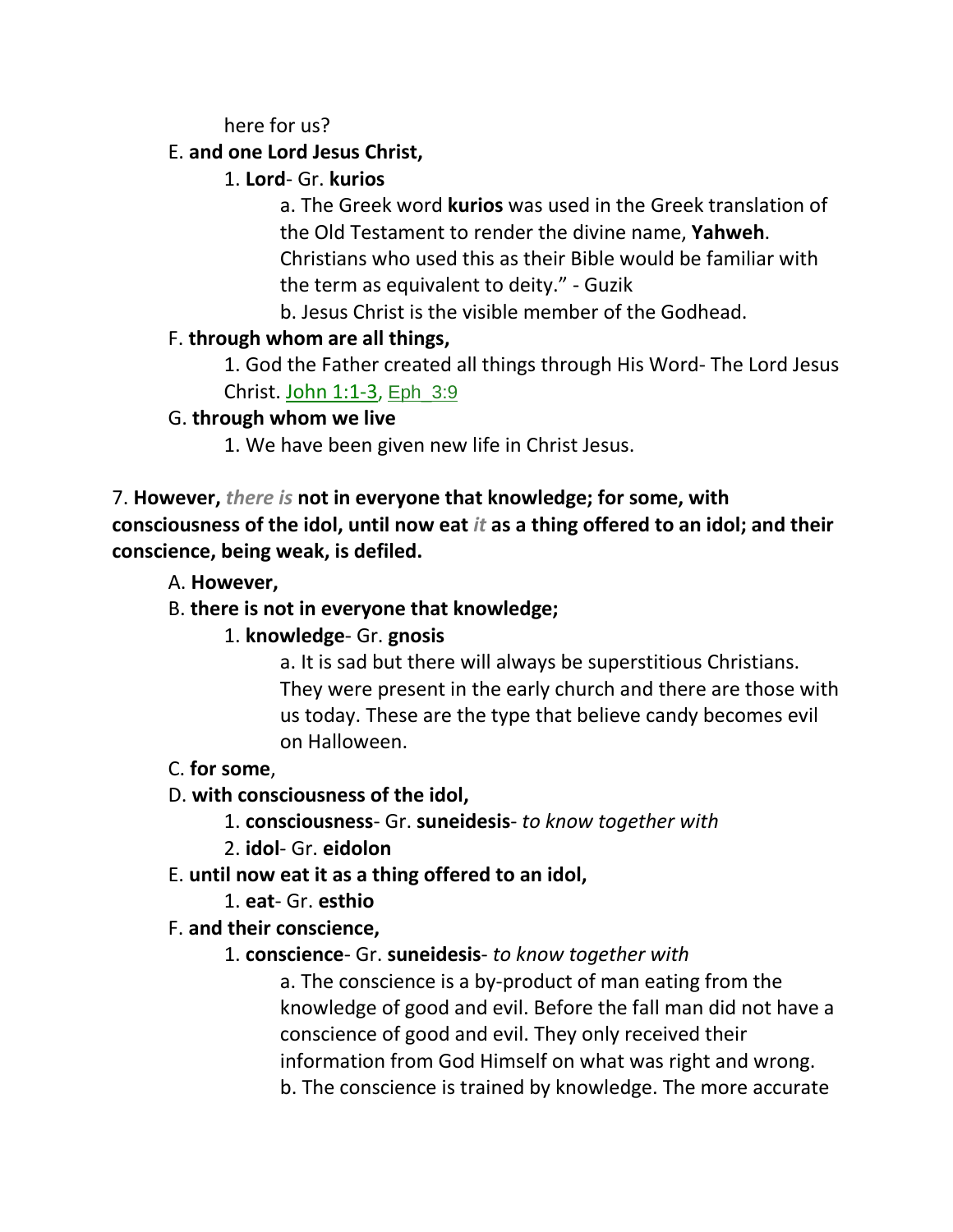knowledge you attain the more your conscience will be a good guide.

### G. **being weak,**

### 1. **weak**- Gr. **asthenes**

a. Just as our body will become weak if it is not properly nourished, so our conscience will be weak if it is not nourished with sound doctrine and knowledge of New Covenant truths.

# F. **is defiled**

1. **defiled**- Gr. **moluno**- *to pollute, stain, contaminate, defile, to darken* a. We can have a good and pure conscience or a defiled, evil, and seared conscience.

b. The conscience can be purged by the knowledge and appropriation of the shed blood of Jesus. Heb. 9:14

# 8. **But food does not commend us to God; for neither if we eat are we the better, nor if we do not eat are we the worse.**

### A. **But food does not commend us to God**;

1. **food**- Gr. **broma**- *meat*

2. **commend**- Gr. **paristemi**- *to present to God, dedicate, consecrate, devote*

a. Our works can never commend us to God. It is Jesus who presents each believer faultless to God through His finished work. Jude 1:24, Eph. 5:27, Col. 1:22, Col 1:28

b. The kingdom of God is not in eating and drinking, but in righteousness, peace, and joy in the Holy Spirit. Rom. 14:17 c. Our standing with God is not established on what we eat or don't eat, but upon the grace of God. Heb. 13:9

# B. **for neither if we eat are we the better**,

- 1. **eat** Gr. **phago**
- 2. **better** Gr. **perisseuo** *super abound*

a. We are not better in our standing with God. Our standing can't be improved on because our standing with the Father is based upon Christ's righteousness.

### C. **nor if we do not eat are we the worse**

1. **eat**- Gr. **phago**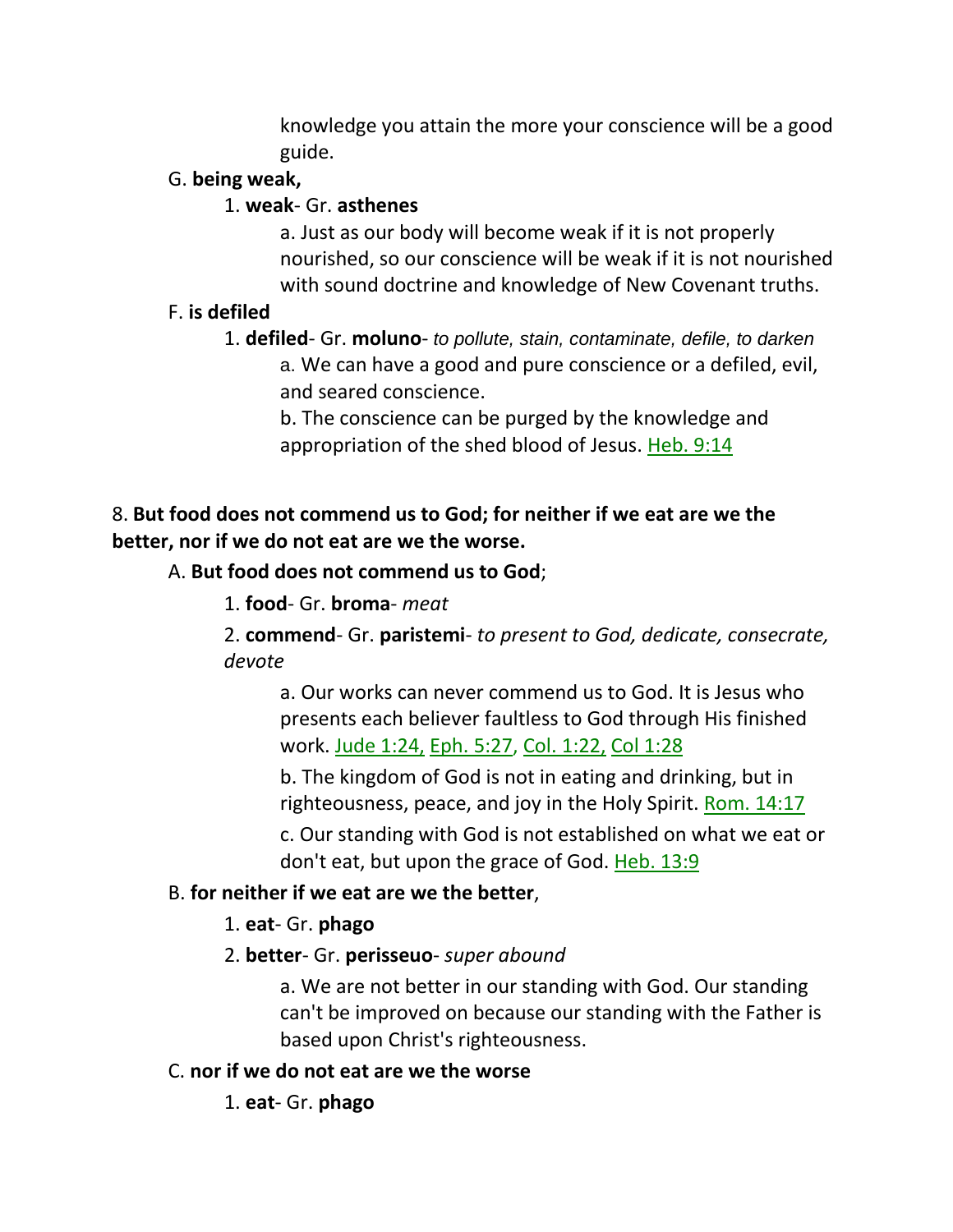### 2. **worse**- Gr. **hustereo**

a. Our standing with God is not made worse by our works. Again, our standing with the Father is the righteousness of Jesus Christ. It can neither be increased or diminished.

# 9. **But beware lest somehow this liberty of yours become a stumbling block to those who are weak.**

A. **beware**- Gr. **blepo**- *see, look, to turn the thoughts or direct the mind to a thing, to consider, contemplate, to look at, to weigh carefully, examine*

B. **liberty**- Gr. **eleutheros**- *freedom, license*

1. We are to use our freedom to serve, not indulge ourselves. Gal\_5:13

C. **stumbling block**- Gr. **proskomma**- *a stumbling block, an occasion of sinning, means of inducing to sin*

1. Whatever is not of faith is sin. Rom. 14:23

2. We are not to give occasion to the Jews, Gentiles, or the church of God to be unduly offended by us. 1Co\_10:32

D. **weak**- Gr. **astheneo**- *to be weak in faith, to doubt, hesitate, be unsettled, timid*

1. This is weak in the faith having a conscience untrained by New Covenant truths.

10. **For if anyone sees you who have knowledge eating in an idol's temple, will not the conscience of him who is weak be emboldened to eat those things offered to idols?** 

A. **For if anyone sees you who have knowledge eating in an idol's temple,**

1. **sees**- Gr. **eido**

2. **knowledge**- Gr. **gnosis**

3. **eating**- Gr. **katakeimi**- *to recline down*

a. In the ancient world people did not eat sitting at chairs. They reclined on the floor.

b. Knowledge will lead you to recline and rest. Ignorance will always get you all worked up.

4. **idol's temple**- Gr. **eidoleion**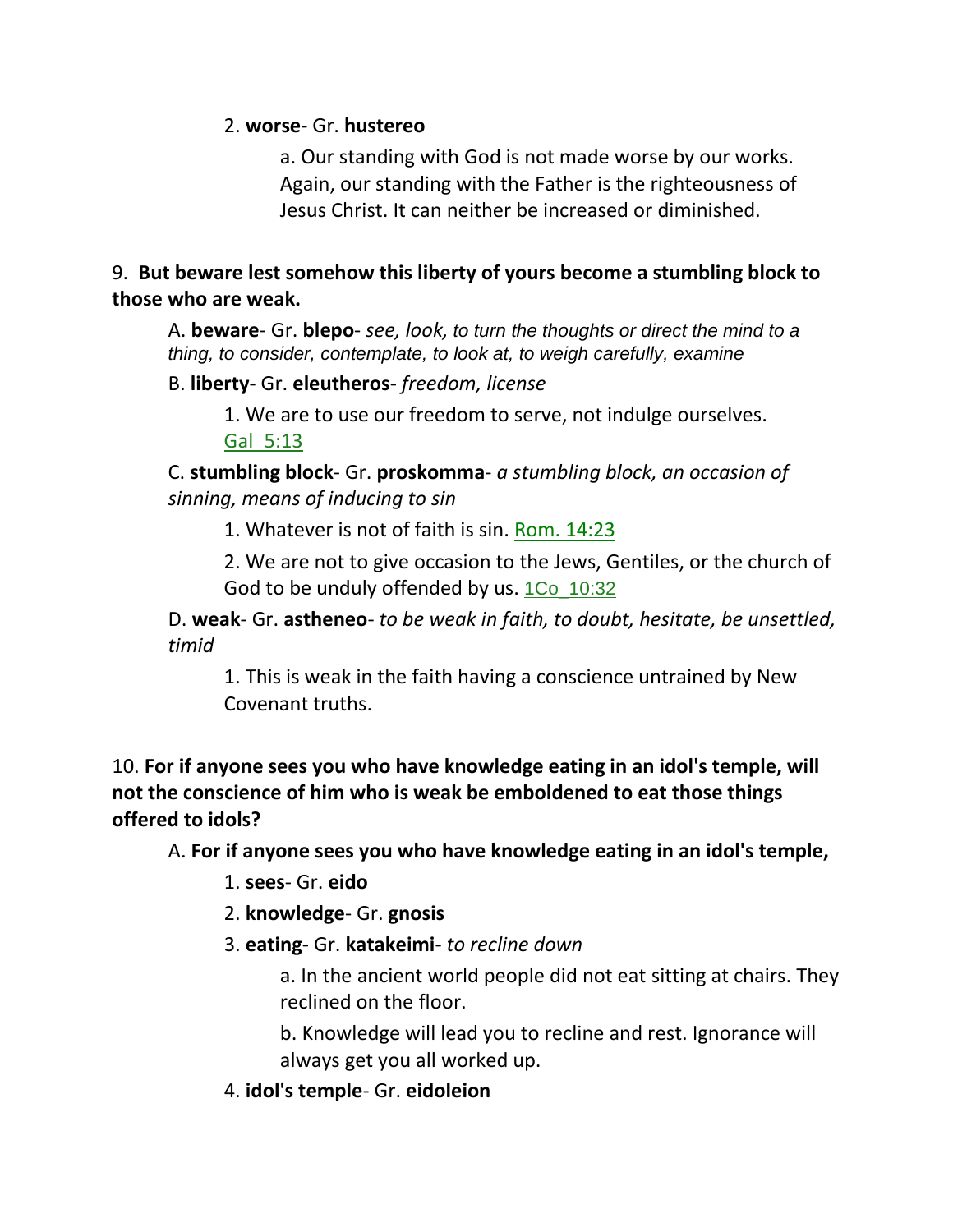a. This was where the best restaurants usually were. Today, we would say some of the best restaurants are found in casinos.

b. Some Christians would be offended by the thought of a Christian having a nice meal in a casino because of what takes place in casinos.

# B. **will not the conscience of him who is weak be emboldened to eat those things offered to idols**

### 1. **conscience**- Gr. **suneidesis**

# 2. **weak**- Gr. **asthenes**

a. Fun fact: Many people who are actually weak think they are the strong ones.

### 3. **emboldened**- Gr. **oikodomeo**- *to be built up*

a. This is the same Greek word for being built up in the Spirit by praying in tongues. 1 Cor. 14:4 We are to be built up in and by the Spirit and Word, not by viewing the behavior of other people.

# 4. **eat**- Gr. **esthio**

# 11. **And because of your knowledge shall the weak brother perish, for whom Christ died?**

# A. **And because of your knowledge shall the weak brother perish,**

# 1. **knowledge**- Gr. **gnosis**

# 2. **brother**- Gr. **adelphos**

3. **perish**- Gr. **apollumi**- *to ruin, to damage, to bring to nought, make void, to lose, be deprived of, to be lost, to stray, to destroy utterly*

a. The word "perishing" is in the present tense. It is not a final conclusion but a process begun.

b. It is important to take scripture in context. "Perishing" here in context to the next verse means to damage their weak conscience and ruin their faith. This verse is not talking about loss of eternal salvation.

c. The word "brother" implies this does not end in eternal destruction but is a temporal effect.

### B. **for whom Christ died**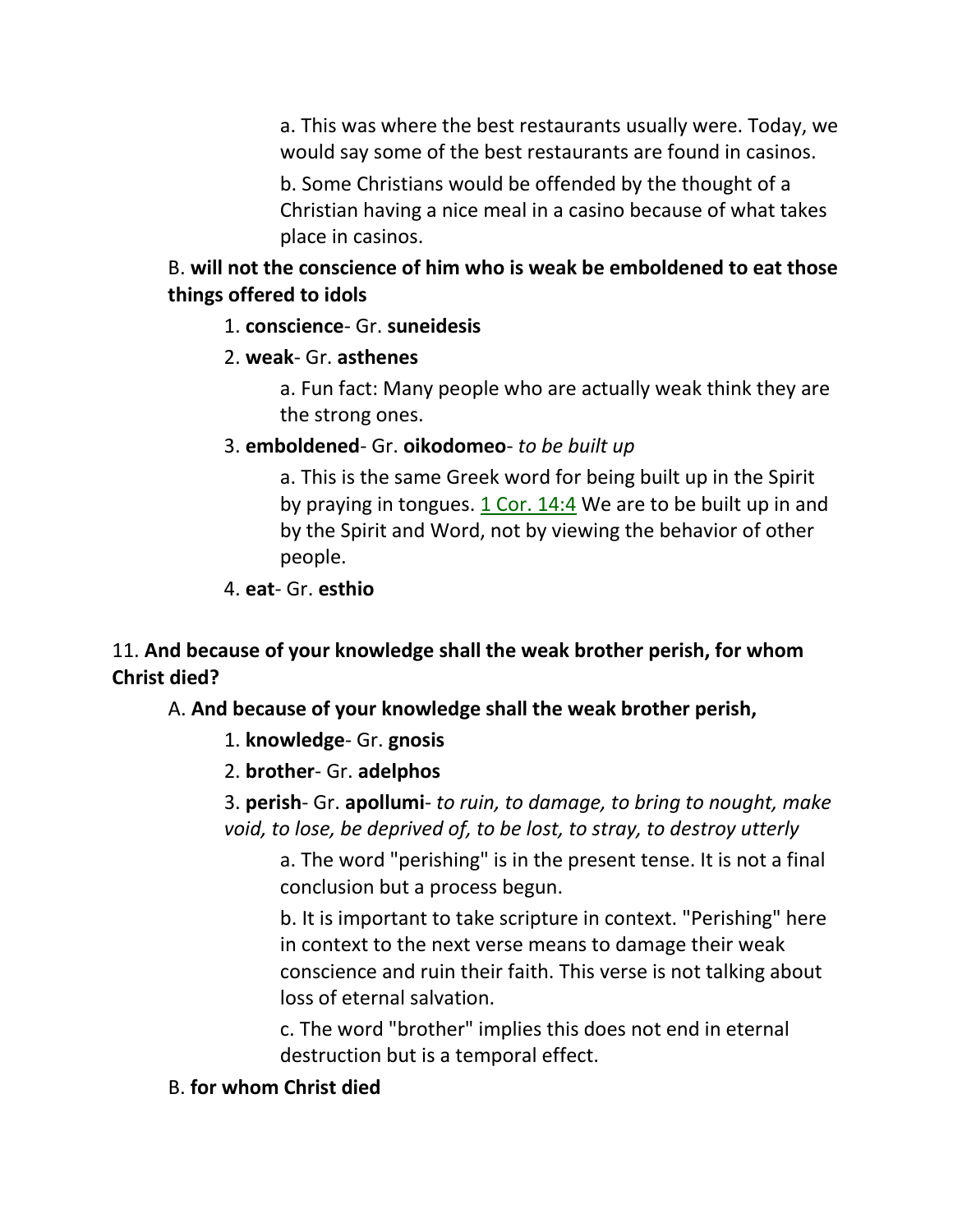### 1. **died**- Gr. **apothenesko**- *to die off*

# 12. **But when you thus sin against the brethren, and wound their weak conscience, you sin against Christ.**

### A. **But when you thus sin against the brethren**,

### 1. **sin**- Gr. **hamartano**

# 2. **brethren**- Gr. **adelphos**

a. The word "brethren" implies they are Christians, not lost.

### B. **and wound their weak conscience**,

1. **wound**- Gr. **tupto**- *to beat, strike, smite, to wound or shock the conscience of any one*

a. In context, this is what the Greek word **apollumi** means here in this chapter- to wound. It means to beat, strike, and wound the conscience of your brother.

b. In Rom. 14:21-22 the word **apollumi** means in context there to cause to stumble, offend, and to make weak.

### 2. **weak**- Gr. **astheneo**

a. They are weak in the faith having a weak conscience that is ill-informed of New Covenant truth.

### 3. **conscience**- Gr. **suneidesis**

# C. **you sin against Christ**

# 1. **sin**- Gr. **hamartano**

a. Whatever we do to the least of our brethren, we do it unto Christ.

b. When Paul was persecuting Christians, Jesus asked Him, "Why do you persecute me?"

# 13. **Therefore, if food makes my brother stumble, I will never again eat meat, lest I make my brother stumble.**

# A. **Therefore,**

### B. **if food makes my brother stumble,**

1. **food**- Gr. **broma**- **meat**

2. **makes stumble**- Gr. **skandalizo**- *to put a stumbling block or*